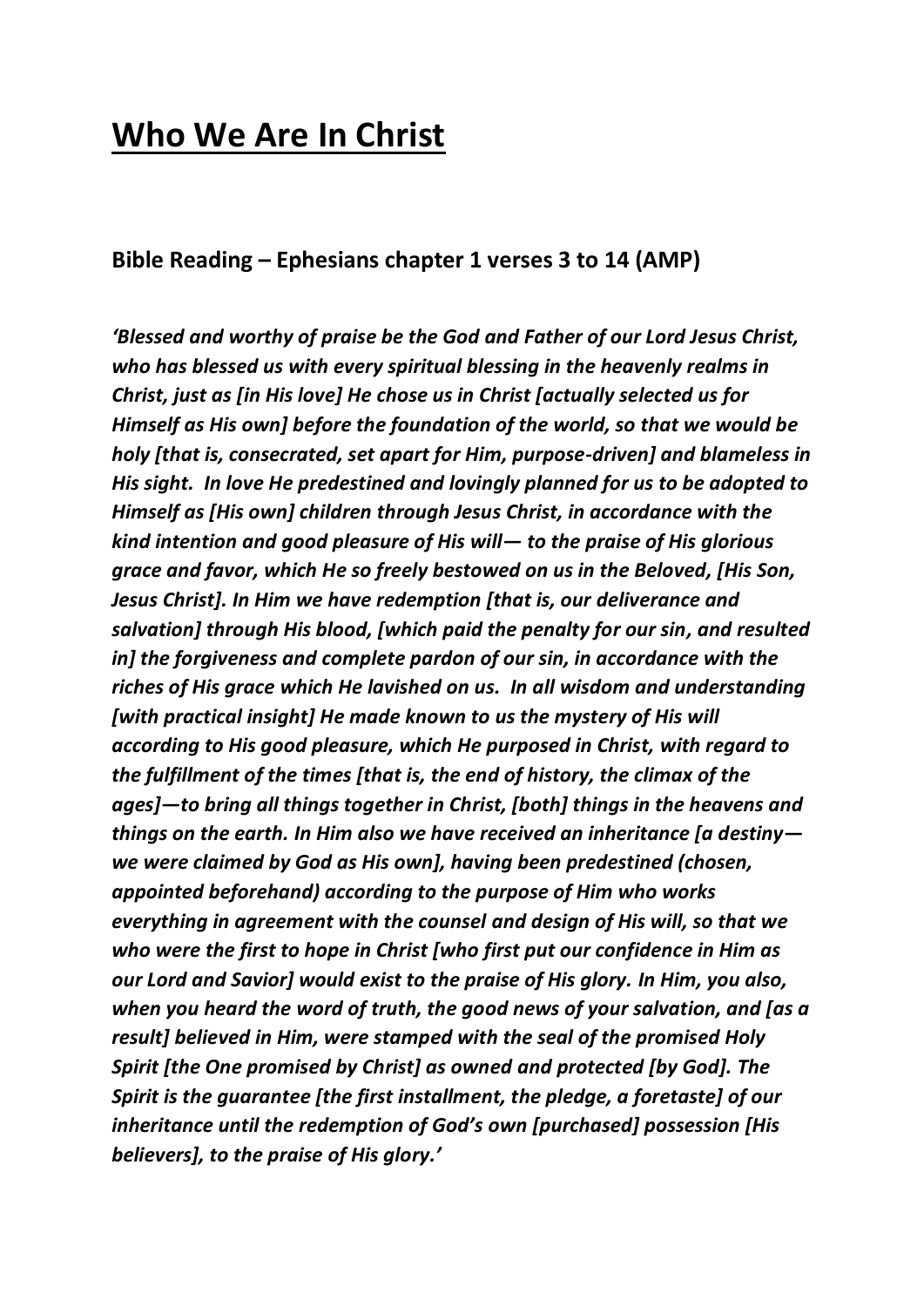#### **SERMON**

I have no idea why, but throughout my life I have had a relatively low opinion of myself. Perhaps my standards have been too high, but it seemed to me for quite a long time that no matter what I did, it wasn't quite good enough.

Often, such negative thoughts can be as a result of some aspect of our upbringing.

I can't recall my father ever saying to me that I would never amount to anything, but I do remember times he wanted me to do things that didn't interest me – for example becoming an engineer like he was, and work in the company he worked in (Vauxhall Motors) - these kind of things. And when I didn't accept his advice or pursue his plan for my life, he would seem disappointed.

I love my dad but there have been times in my life that I thought that maybe I would never be able to please him. Perhaps you too may have struggled with feelings of this kind as you grew up?

I do know that even today, I often feel that no matter what I do, I will never make certain people happy. I lost count of the number of times my mother told me that this was how she felt too.

When I became a born again Christian, I attended a Home Group led by a godly woman called Ann. It didn't take her long to notice I had an issue with my selfworth.

One day she said to me, *"Chris your problem is you don't know who you are in Christ. If you knew who you were in Christ you wouldn't feel the way you do about yourself!"*

Even though I had been a Christian for many years, I didn't know what she meant.

However, her powerful words still echo inside my mind to this day. It took me a while before I plucked up the courage to sit down with her and ask her to explain what she meant. She kindly gave me a 3 page print out of Scriptures from the Bible that were words of truth that God has spoken over His children.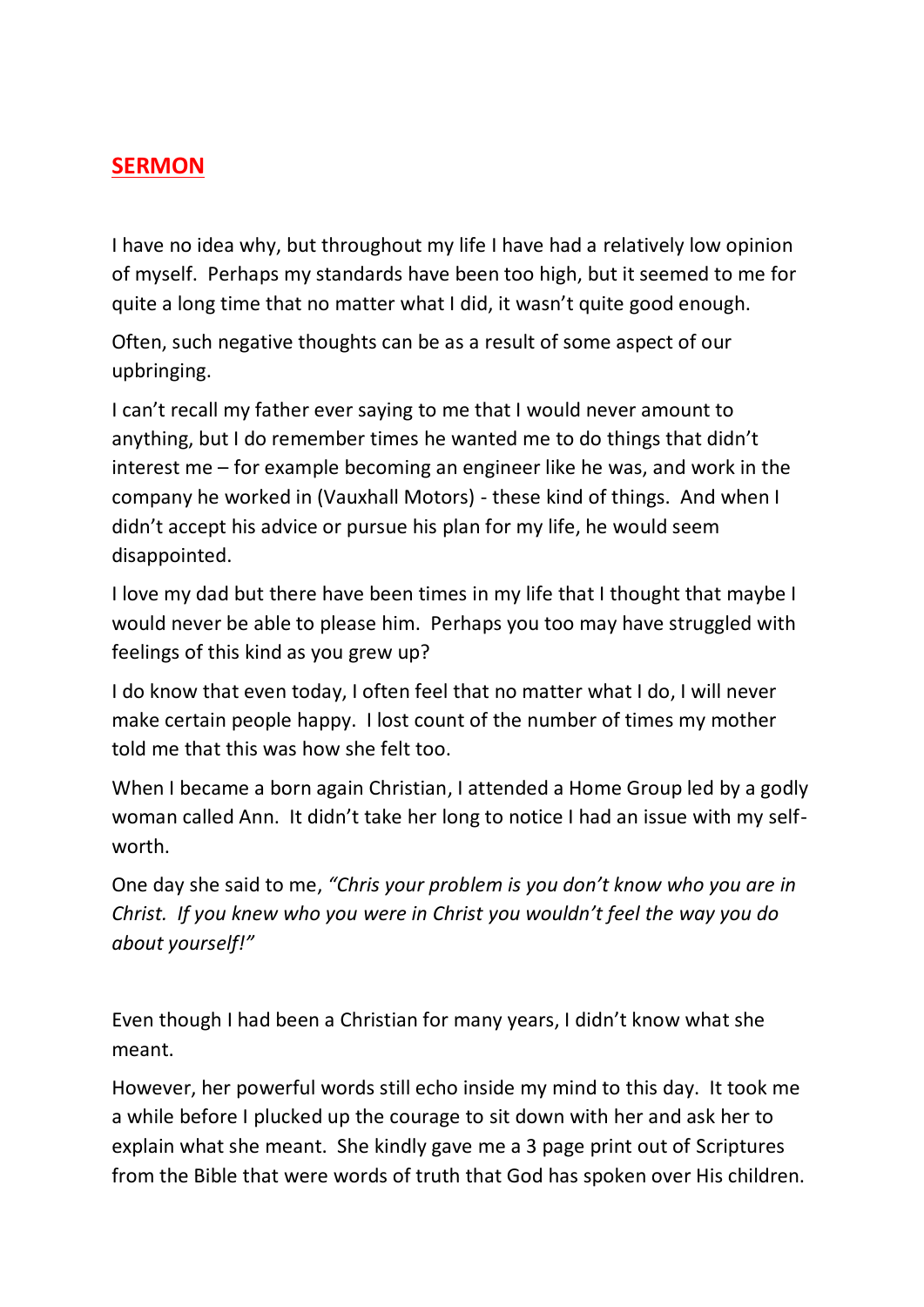The devil does his best to prevent us, firstly from discovering these words from God, then listening to them, and then being able to believe them.

And I am sure the apostle Paul knew this better than most, because much of his New Testament teaching seems to be designed to build us up and encourage us to believe the splendid truth about who we are in Christ and **not** the lies of the evil one.

In the passage of Scripture I just read to you, Paul mentions the phrase 'in Christ' five times.

And in 2 Corinthians chapter 5 verse 17, Paul explains what he means by this. He says:

# *'Therefore if anyone is in Christ [that is, grafted in, joined to Him by faith in Him as Savior], he is a new creature [reborn and renewed by the Holy Spirit]; the old things [the previous moral and spiritual condition] have passed away. Behold, new things have come [because spiritual awakening brings a new life].'*

#### **PAUSE**

So to be 'in Christ' means that we believe in Jesus - by faith - to be our only Saviour; we are a 'new creature' (that is we have been born again and have had our spirit renewed by the Holy Spirit); our old way of living has been got rid of; and the awakening that God's Holy Spirit has wrought in is, enables us to live in Christ, a life we could not live without this transformation - because without our spiritual renewal, we would be stuck fast in our fleshly body of sin, and our sinful way of thinking and acting.

## PAUSE

Let's now take a look at the passage of Scripture I just read to you, from the opening chapter of the New Testament Epistle to the Ephesians. Ephesus, by the way, was where the Ephesian Christians lived, it was a Greek city which, today, lies near the western coast of what is now Turkey.

This Epistle is believed to have been written by St. Paul while he was a prisoner under house arrest in Rome (a.d. 60-62).

#### PAUSE

To begin, I'd like to tell you who Paul has addressed his letter to, in order to discover whether or not it includes you and me?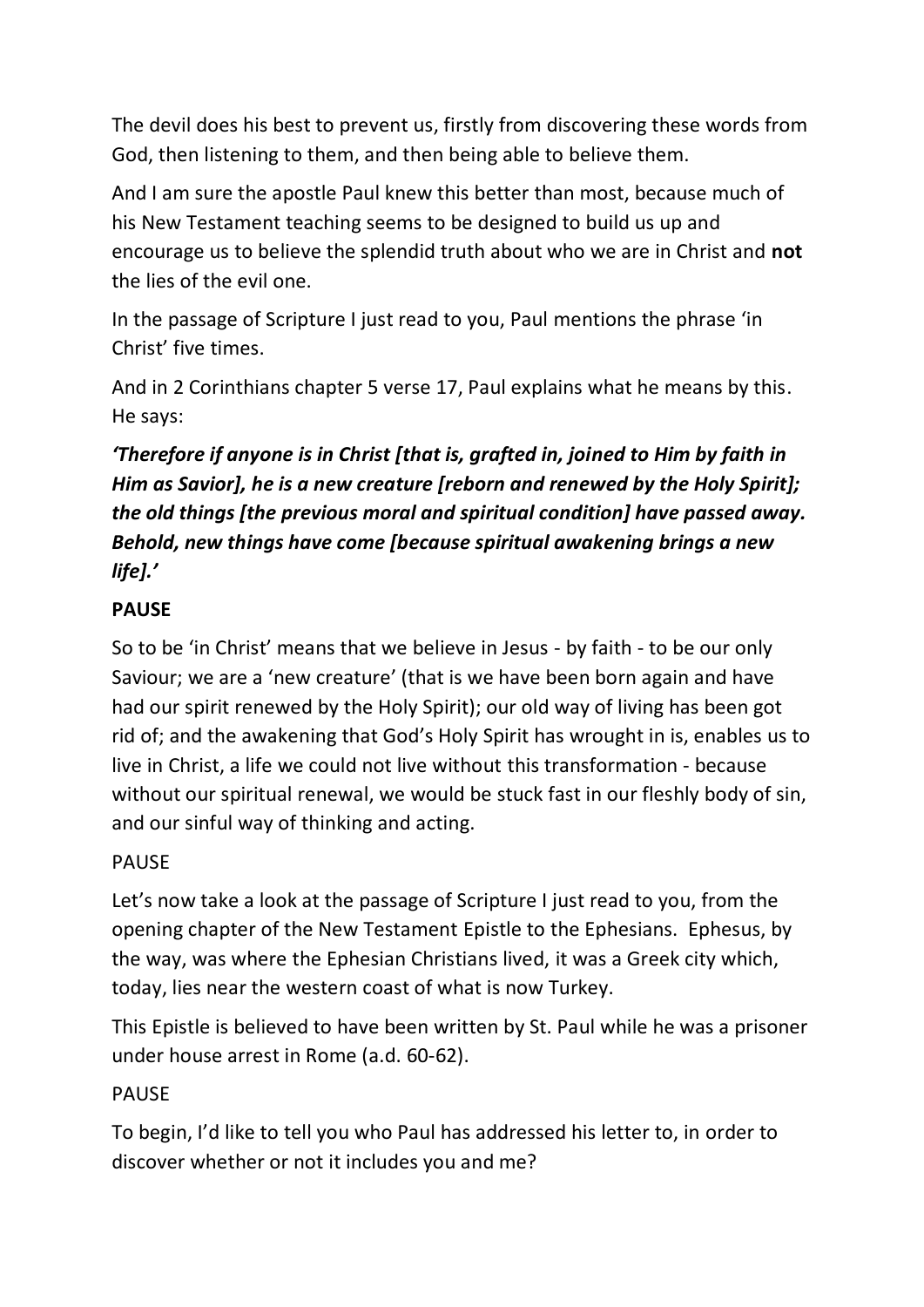In his opening sentence (verse 1) he says he is writing to:

'The saints who are at Ephesus and are faithful *and* loyal *and* steadfast in Christ Jesus.'

Does that include you and me? Well even though we don't live in Ephesus, the answer is 'yes', it does include us, **provided** we are a 'saint' and are 'faithful, loyal and steadfast in Christ Jesus'.

Now that leads us to a supplementary question; who or what is a saint?

And the Amplified Bible footnote helpfully defines a saint for us in the context of Paul's letter. It says:

' "Saints" refers to born-again believers. All believers are holy, that is, set apart or sanctified for God's purpose.'

Unfortunately, some forms of Christianity wrongly deem a Saint to be someone who is dead, but had evidence of performing miracles in their lifetimes. This definition is not found anywhere in the Bible.

#### PAUSE

So, now we can be clear and say that if we are a born-again believer – and also faithful, loyal and steadfast in Christ Jesus, then the Bible tells us some remarkable truths about ourselves.

This opening chapter of Ephesians alone, tells us seven important truths about who we are in Christ Jesus. Some days you may not feel like the truths I am about to read to you apply to you, but we need to hold on to these truths because - for many of us - they are life-changing.

#### PAUSE

Feel free to use the sheet I gave you, if you wish, to follow me as I go through each verse of this powerful Scripture.

You will see that the **first thing** we can hold onto is that:

#### *'God has blessed us with every spiritual blessing in the heavenly realm.'*

What does it mean to have been blessed with every spiritual blessing in the heavenly realm?

Did any of you ever watch that TV quiz programme on Saturday evenings in the late 50's and 60's called 'Take your Pick' hosted by Michael Miles, where, after surviving what became known as the 'yes-no interlude,' if the contestant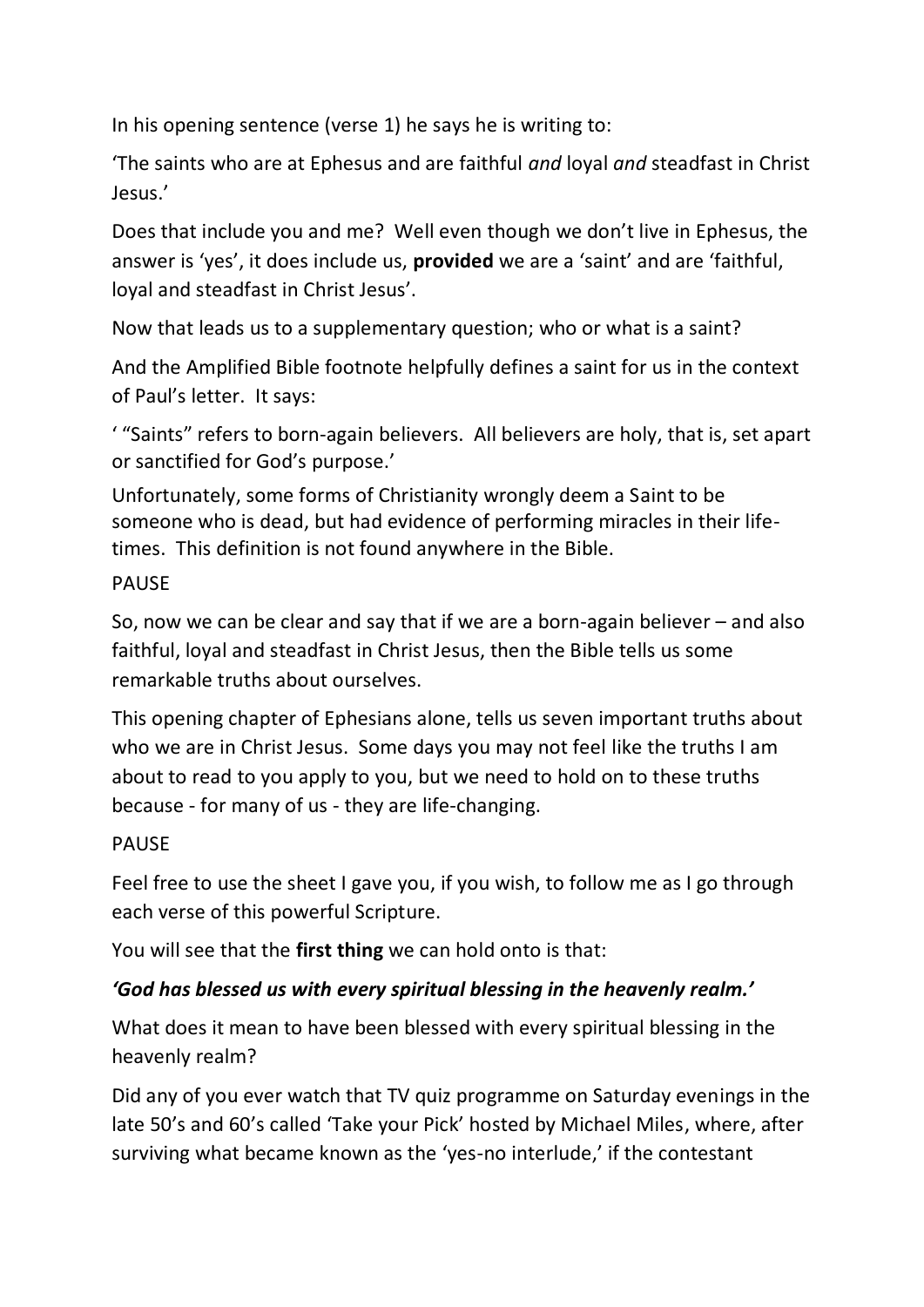correctly answered 3 fairly simple general knowledge questions, they got to open a box with a key and there was a ticket or envelope which he or she handed to the quiz-host and the contestant agonised for a few seconds before discovering whether they had won 'tonight's star prize' or perhaps the 'booby prize.'

Well spiritual blessings in heavenly places are like spiritual 'star-prizes' held in Heaven for us by God, but they can only be handed over to us if we turn a spiritual key. That key is faith in Jesus Christ. If we have faith, God promises He has spiritual blessings in Heaven waiting for us, and those blessings have our name written on them. They are there for the asking, waiting for us to step out in faith and say, for example, *"God I believe you have the gift of joy and peace ready and waiting for me. From this day onwards I will no longer allow my afflictions to cause me anxiety or fear; I thank you for the blessings you have for me Father, please manifest them now into the physical realm, that I may receive them in faith, in Jesus' Name, Amen."* God has many blessings He is ready to give you, He is just waiting for you to ask.

The second benefit I see, is revealed to us in verse 4. It is that:

## *'[in His love] He chose us in Christ [actually selected us for Himself as His own] before the foundation of the world.'*

If you are in Christ, God actually chose you to be His, even before the world began. He chose you before you had even been born, i.e., before you had done a single thing for Him! I find that mind-blowing. How awesome is our God!

The third benefit I see revealed to us, is also in verse 4. It says:

## *'We* (are) *holy [that is, consecrated, set apart for Him, purpose-driven] and blameless in His sight.'*

So, God has set us apart from unbelievers to be 'Holy in His sight'. Not only that, but God's Word says we are blameless. When we hear the devil whisper in our ear, such lies as 'you are to blame for that!', we need to know who we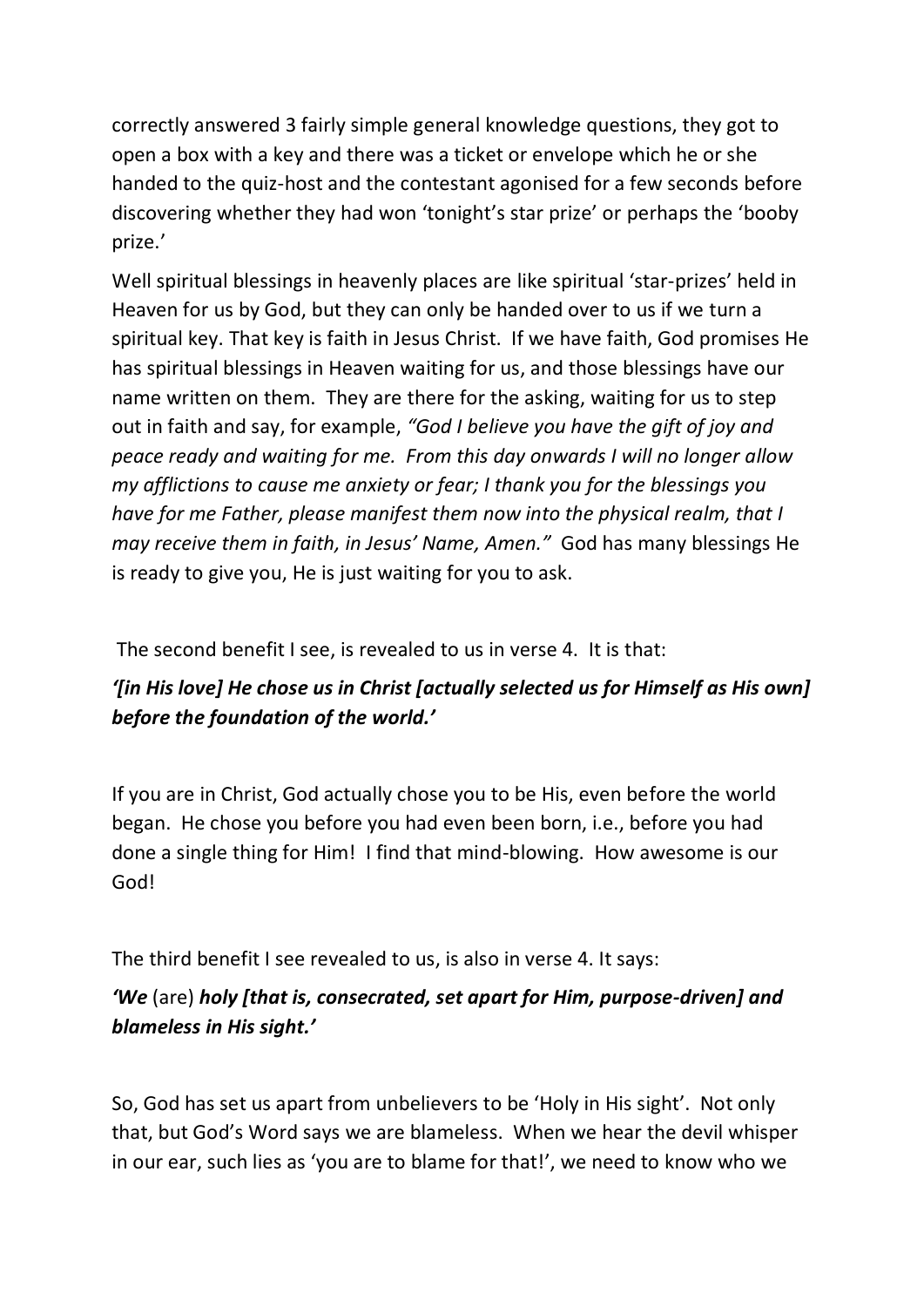are in God's sight, so that we can say, *"Don't you lie to me Satan; I am blameless in the sight of God because the Bible tells me so. I command you to flee from me in Jesus' name!"*

Now that was just an illustration and it goes without saying, that if we **have** said or done something that has caused problems for which we **are** responsible, (i.e., to blame), then we should do something to rectify the situation!

#### PAUSE

The fourth benefit I see is revealed to us in verse 5. It is this:

## *'He predestined and lovingly planned for us to be adopted to Himself as [His own] children through Jesus Christ.'*

If you and I are born-again Christians, we have been adopted into the family of God. You and I are a son or daughter of the living God! Did you know that? It's true if you are in Christ!

As natural children, we have rights and privileges. In most cases our parents loved us and provided for us as best they could. Also on the death of our parents, we have certain 'legal rights.' In Biblical days, the family estate passed to the parent's children on the death of the parents. It made no difference whether the children were biological children of the parents, or adopted children.

If we are 'in Christ', you and I are children of God, and so because He is a perfect father, God pours out blessings upon us, and we are heirs to His promises.

The fifth benefit I see is revealed to us in verse 7 and is that:

## *'In Him we have redemption [that is, our deliverance and salvation] through His blood.'*

If we are born-again believers, we have been redeemed by the blood of our Saviour – that is to say we have been delivered from sin and have been saved; meaning we have a new life which begins the day we are born-again - when God's Holy Spirit takes up residence inside us - and that new life continues through the eons of time for all eternity.

After our bodily death we will live, **not** on a corrupt decaying earth, but in paradise (a new Heaven and earth) with God, in His heavenly kingdom.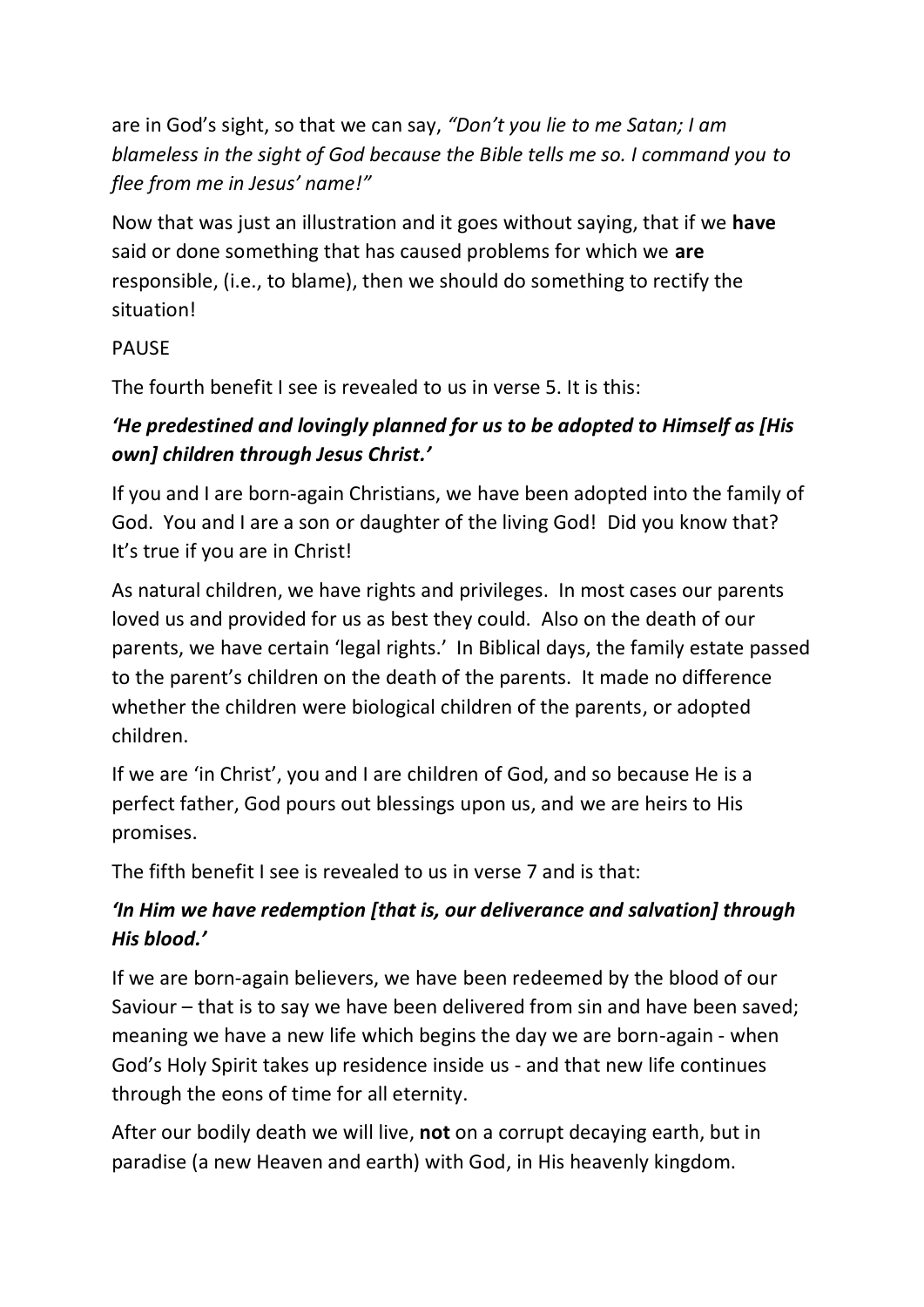## Verse 7 continues *'[which paid the penalty for our sin and resulted in] the forgiveness and complete pardon of our sin'.*

Everything you and I did in the past, that was wrong, and everything we did not do which we should have done - ALL OUR SIN - **prior** to turning to Christ, was completely pardoned by God, at the moment of believing in Him. All our past sins were completely wiped away and forgiven. And from that day (that we gave our lives to Christ), every sin we subsequently commit, provided we confess those sins to Him and repent of them - these are also forgiven by our loving God.

We know this because in 1 John chapter 1 verses 8 to 9 (NLT), the Bible tells us this:

## *'If we claim we have no sin, we are only fooling ourselves and not living in the truth. But if we confess our sins to him, he is faithful and just to forgive us our sins and to cleanse us from all wickedness.'*

The sixth benefit I see is revealed to us at the end of verse 7 and the beginning of verse 8 where it says:

## *'…In accordance with the riches of His grace which He lavished on us'.*

Our salvation is a free gift of God, we don't deserve it, because by our very nature we are sinful people and God cannot abide sin. God has lavished His grace upon all those who are in Christ. Grace is an amazing gift, it is God's unconditional love which we cannot earn. It is an undeserved gift that He has given to us simply because He loves us and chose us and all others who will believe in Him and His Word says we will all receive this amazingly loving gift of God's grace.

And finally, the seventh revelation in this section of Paul's letter is in verse 11:

# *'In Him also we have received an inheritance [a destiny—we were claimed by God as His own], having been predestined (chosen, appointed beforehand) according to the purpose of Him who works everything in agreement with the counsel and design of His will.'*

Because of our faith in Christ Jesus, Paul tells us we now have a unique inheritance and destiny and declares what that destiny and inheritance is  $-$  it is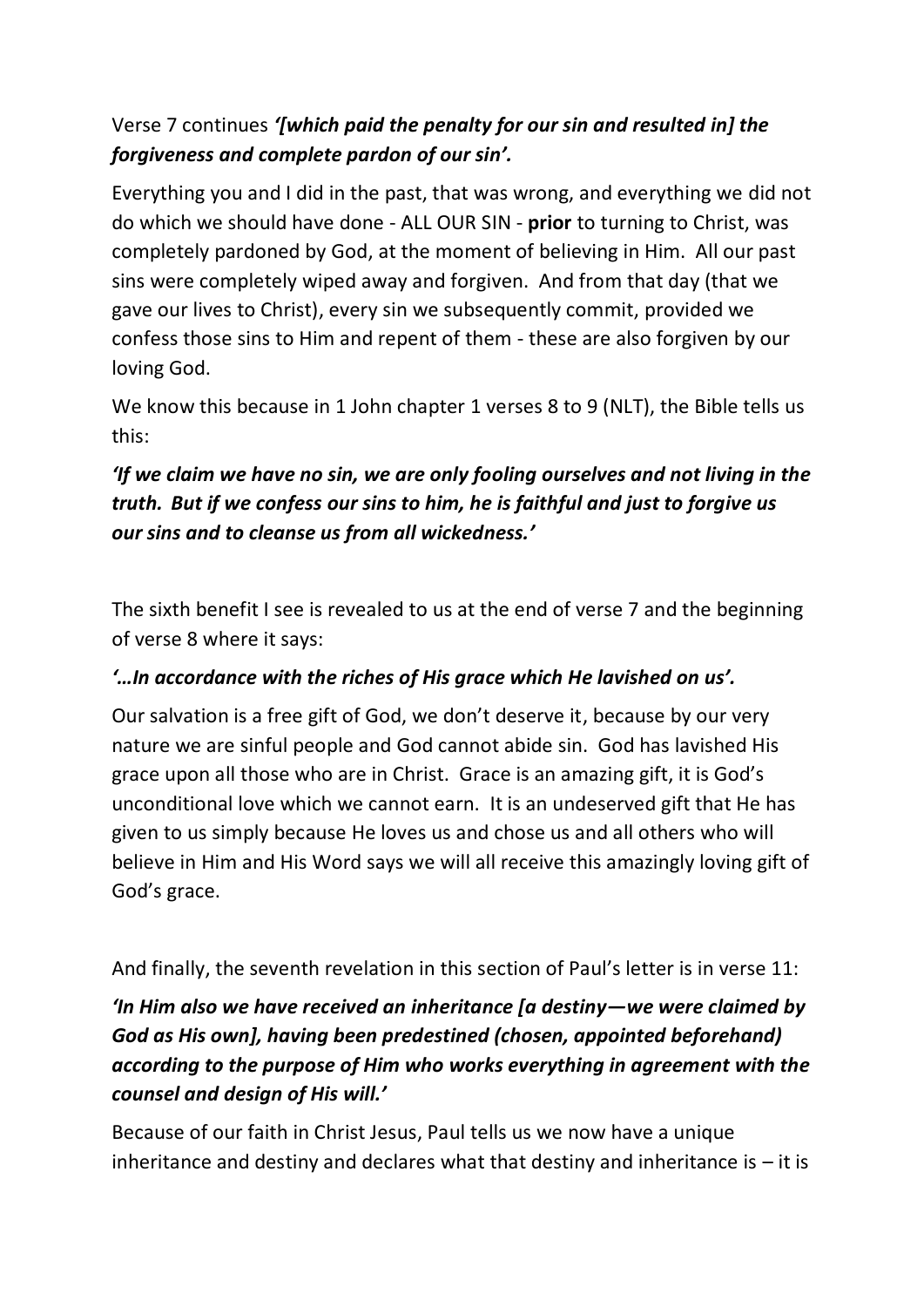the guarantee of our salvation. Listen to some of the words of verses 13 and 14:

## *'In Him, you also, when you heard the word of truth, the good news of your salvation, and [as a result] believed in Him, were stamped with the seal of the promised Holy Spirit [the One promised by Christ] as owned and protected [by God]. The Spirit is the guarantee [the first instalment, the pledge, a foretaste] of our inheritance.'*

You and I are **owned and protected** by God. So long as we remain faithful and obedient to God and His Son - our Saviour, Jesus Christ - no-one, no demon nor the devil himself, can prize you or me out of God's hand.

We have been 'stamped' with the seal of the Holy Spirit of God. I also believe this means that, once we submit to Jesus Christ and become born-again, although we cannot see it, somewhere on our body, is a seal signifying that we are God's own possession - this seal only being recognisable in the spiritual realm - and woe betide anyone or any demon who tries to take us from Him.

To all who are born-again believers, the seal of the Holy Spirit is the guarantee of God's freely given inheritance of spending eternity in heaven with Him!

#### PAUSE

The Bible is full of truths concerning who we are in Christ.

You may be like me - in the sense that you may not always have good thoughts about yourself - for all manner of reasons. If so, be encouraged by God's truths:

Here are some Biblical truths concerning what God says about you - IF you are in Christ:

You are a child of God (John 1 v 12).

You have eternal life (John 3 v 36).

Christ is in you (John 14 v 20).

You have peace (John 14 v 27).

You are loved by Jesus (John 15 v 9).

You are Christ's friend (John 5 v 9).

You are loved by the Father (John 16 v 27).

You are a saint and loved by God (Romans 1 v 7).